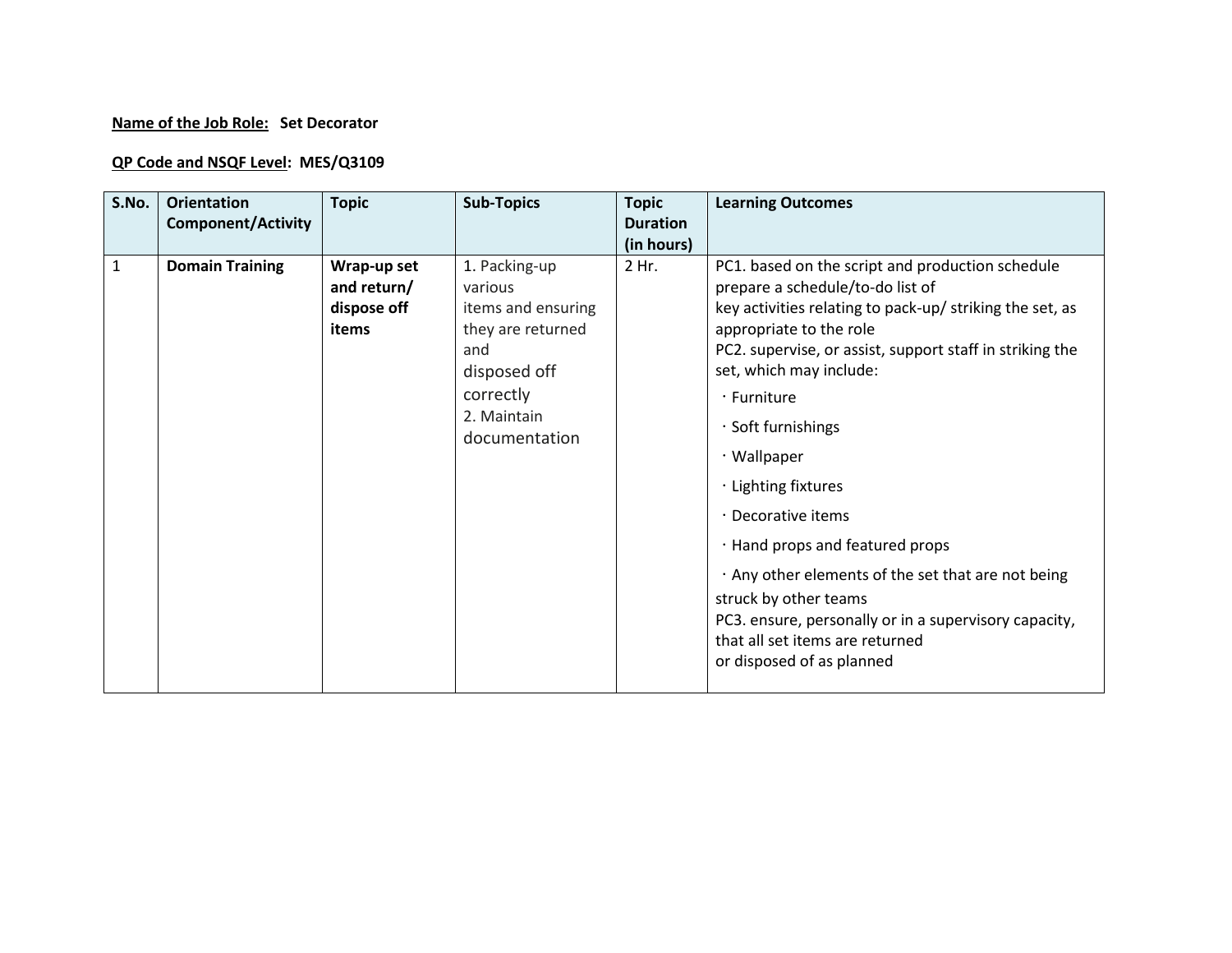| <b>Domain Training</b> | Dress set prior<br>to shoot                    | 1. Understanding<br>set<br>dressing<br>requirements<br>2. Dressing the set                                      | PC1. correctly interpret set drawings and the list of<br>items required for the set PC2.<br>ensure that all items required to dress the set are<br>available<br>PC2. arrange, or supervise Set Dressers / Set<br>Assistants to arrange, items prior to<br>the shoot, which may involve installation of semi-<br>permanent items (set<br>furnishings) and placement of moveable objects<br>(props)<br>PC3. replenish, or supervise Set Dressers / Set<br>Assistants to replenish, perishable<br>items between takes to ensure the set is fully dressed<br>for the next take/ shot/<br>scene                                             |
|------------------------|------------------------------------------------|-----------------------------------------------------------------------------------------------------------------|----------------------------------------------------------------------------------------------------------------------------------------------------------------------------------------------------------------------------------------------------------------------------------------------------------------------------------------------------------------------------------------------------------------------------------------------------------------------------------------------------------------------------------------------------------------------------------------------------------------------------------------|
| <b>Domain Training</b> | <b>Manage</b><br>continuity of<br>items on set | 1. Understanding<br>and<br>noting continuity<br>requirements<br>2. Maintaining<br>continuity and<br>consistency | PC1. read the script and identify continuity<br>requirements<br>PC2. mark up the script to record continuity-related<br>details e.g. position,<br>placement, direction etc., using rough notes, sketches,<br>photographs etc.<br>PC3. maintain continuity between takes/ shots/<br>scenes and across locations for the<br>following types of items:<br>• Furniture<br>• Soft furnishings<br>• Wallpaper<br>• Lighting fixtures<br>• Decorative items<br>• Hand props and featured props (i.e. props that are<br>used by actors and/ or<br>form an integral part of the script)<br>• Any other elements of the set that need to be used |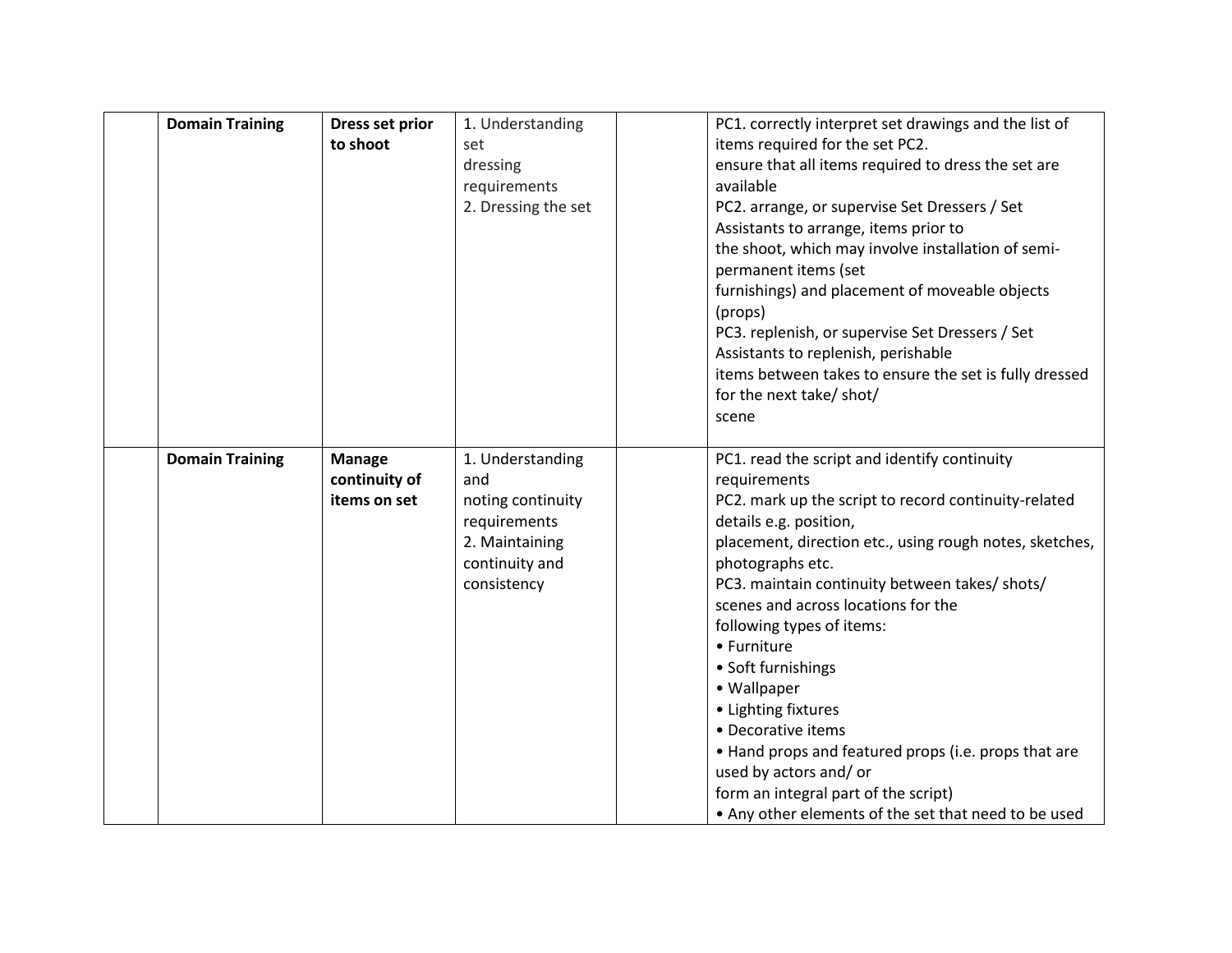|                |                                                                                                        |                                                       |       | across locations<br>PC4. alert relevant personnel (Script Supervisor, Art<br>Director etc.) if continuity is<br>not being maintained, and rectify the situation as<br>appropriate<br>PC5. propose substitutes/ alternatives to items that<br>are required to maintain<br>continuity, but have been misplaced/damaged during<br>the shoot<br>PC6. plan for spares/ duplicates of key items required<br>to maintain continuity |
|----------------|--------------------------------------------------------------------------------------------------------|-------------------------------------------------------|-------|------------------------------------------------------------------------------------------------------------------------------------------------------------------------------------------------------------------------------------------------------------------------------------------------------------------------------------------------------------------------------------------------------------------------------|
| $\overline{2}$ | <b>Soft Skills and</b><br>Entrepreneurship<br>Tips specific to the                                     | <b>Communication</b><br>& team<br>work                | 2 Hr. | Communicate what one intends to, to other team<br>mates                                                                                                                                                                                                                                                                                                                                                                      |
|                | <b>Job Role</b>                                                                                        |                                                       |       |                                                                                                                                                                                                                                                                                                                                                                                                                              |
|                |                                                                                                        | E wallet &<br>digital<br>literacy/e-<br>commerce      | 2 Hr. | Online transaction system using smart phones/<br>computer<br>Awareness about faradism                                                                                                                                                                                                                                                                                                                                        |
|                |                                                                                                        |                                                       |       |                                                                                                                                                                                                                                                                                                                                                                                                                              |
| 3              | <b>Familiarization to</b><br><b>Assessment</b><br><b>Process and Terms</b><br><b>Duration: 2 hours</b> | <b>Need and</b><br>importance of<br><b>Assessment</b> | 1 Hr. | Should be able to understand importance of<br>assessment                                                                                                                                                                                                                                                                                                                                                                     |